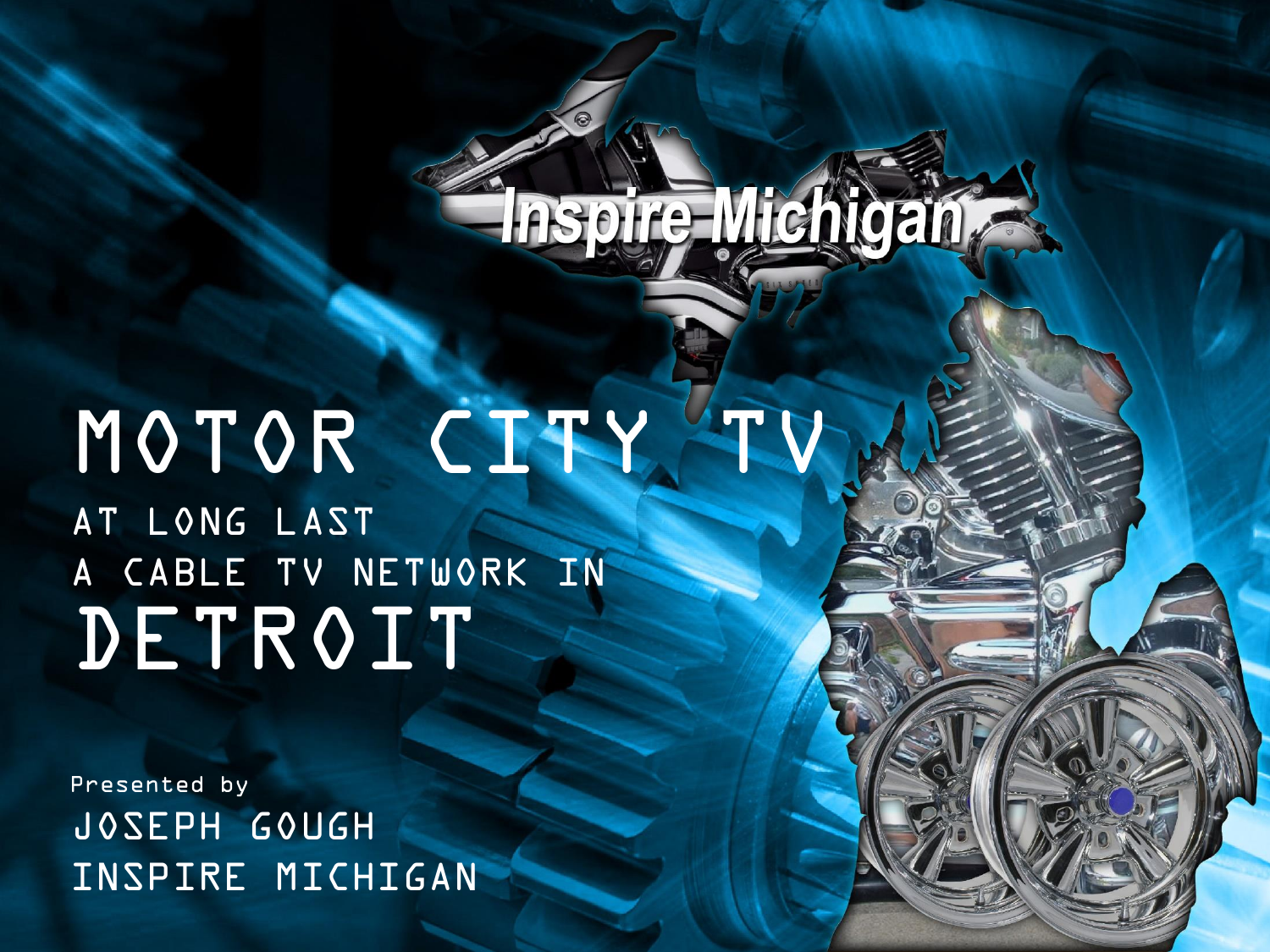#### **The Nuts & Bolts**

- Cities as small as Albuquerque have cable TV networks powering their local economies
- Detroit is the Automotive capital of the world, yet all the car shows are produced elsewhere?
- The loss of *SPEED* has left a void for viewers
- Detroit has the greatest television advertising buying power in country thanks to the Big Three and several other large TV advertisers
- Detroit has never leveraged that buying power into "combined action" with TV Networks…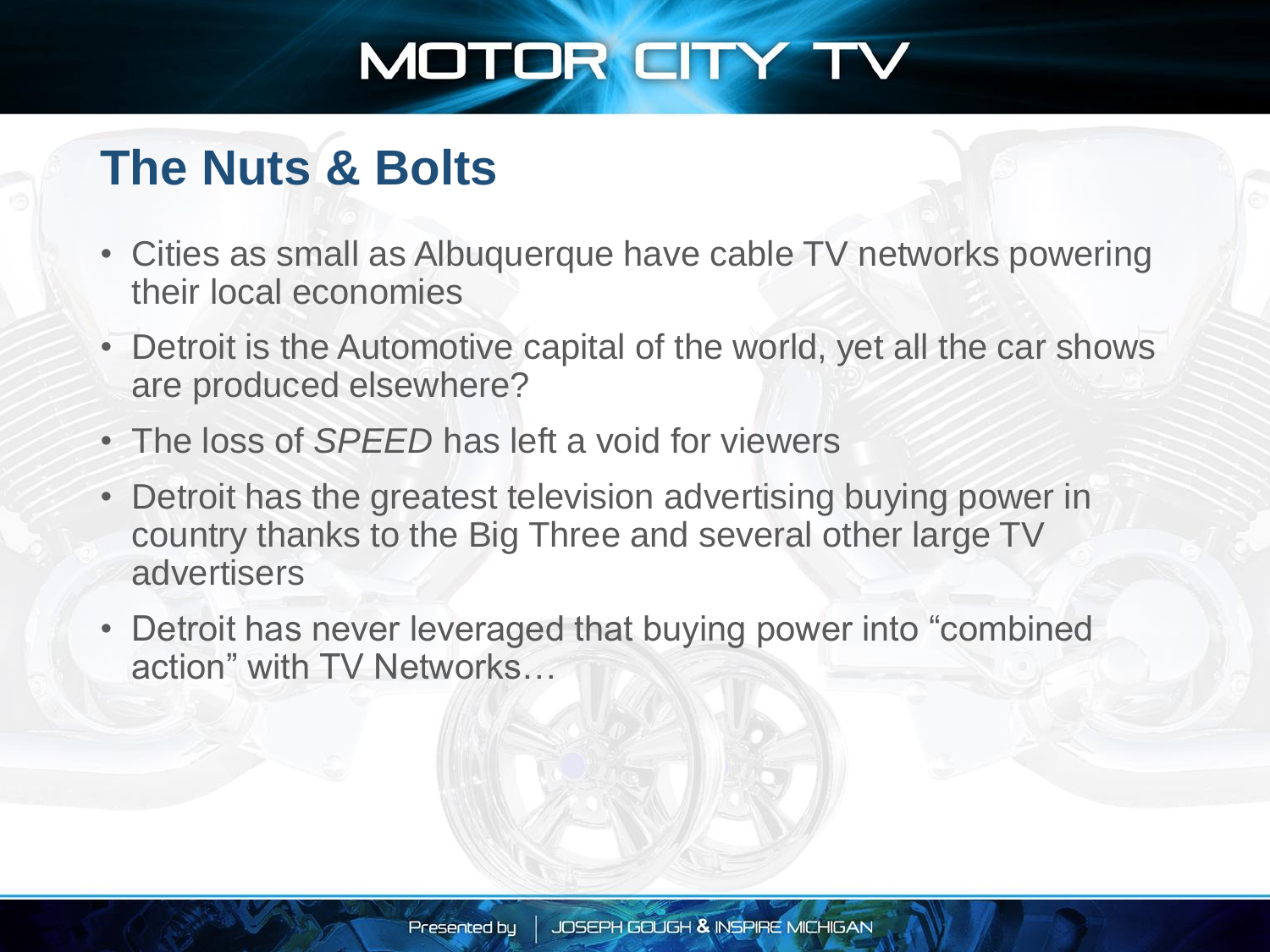#### **Buying a TV Network**

D

The concept is to enter into a Joint Venture with an established media conglomerate: Discovery, Scripps, NBC Universal, Viacom, Turner, etc.

Purchase a controlling interest, but keep the established company invested in the network's continued success. This keeps your ad sales staff, carriage leverage, and programming teams largely intact. Yet, allows you to make the necessary changes and relocate the network to Detroit.

Examples: Discovery and Harpo Productions in OWN Network, Lucas Oil and MAVtv, Esquire and NBC Universal, Discovery & Hasbro in the HUB children's network.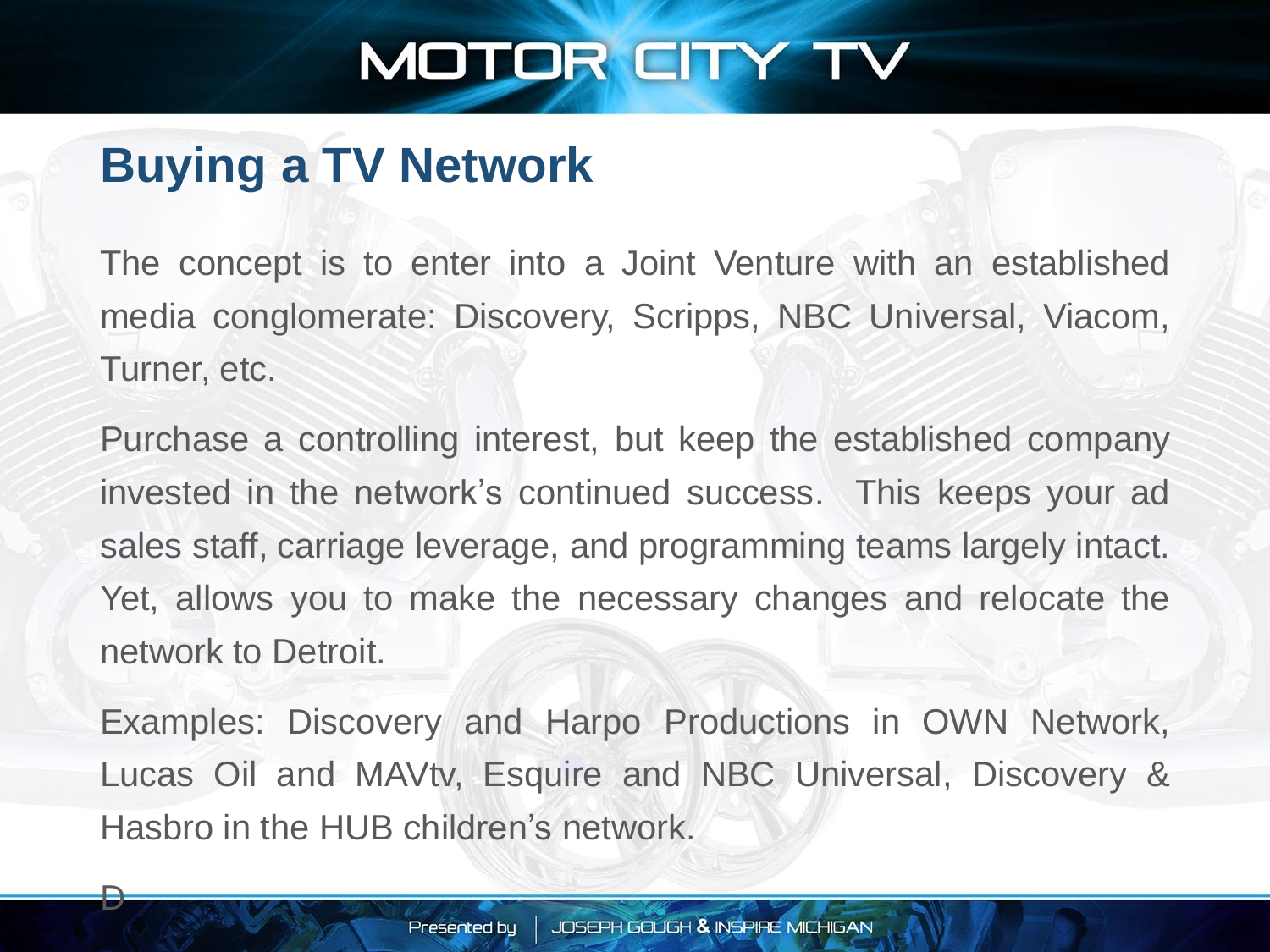#### **The Beauty of Leverage**

• If the Big Three collaborate with their suppliers, dealers, racing companies and other auto-related brands, the combined ad buying power could easily guarantee the annual operating budget, along with purchase price via traditional financing

• The capital efficiency of moving network operations closer to Detroit coupled with the easily accessible Michigan film incentives and state tax abatements, would provide the JV entity with an expedited and guaranteed path to profitability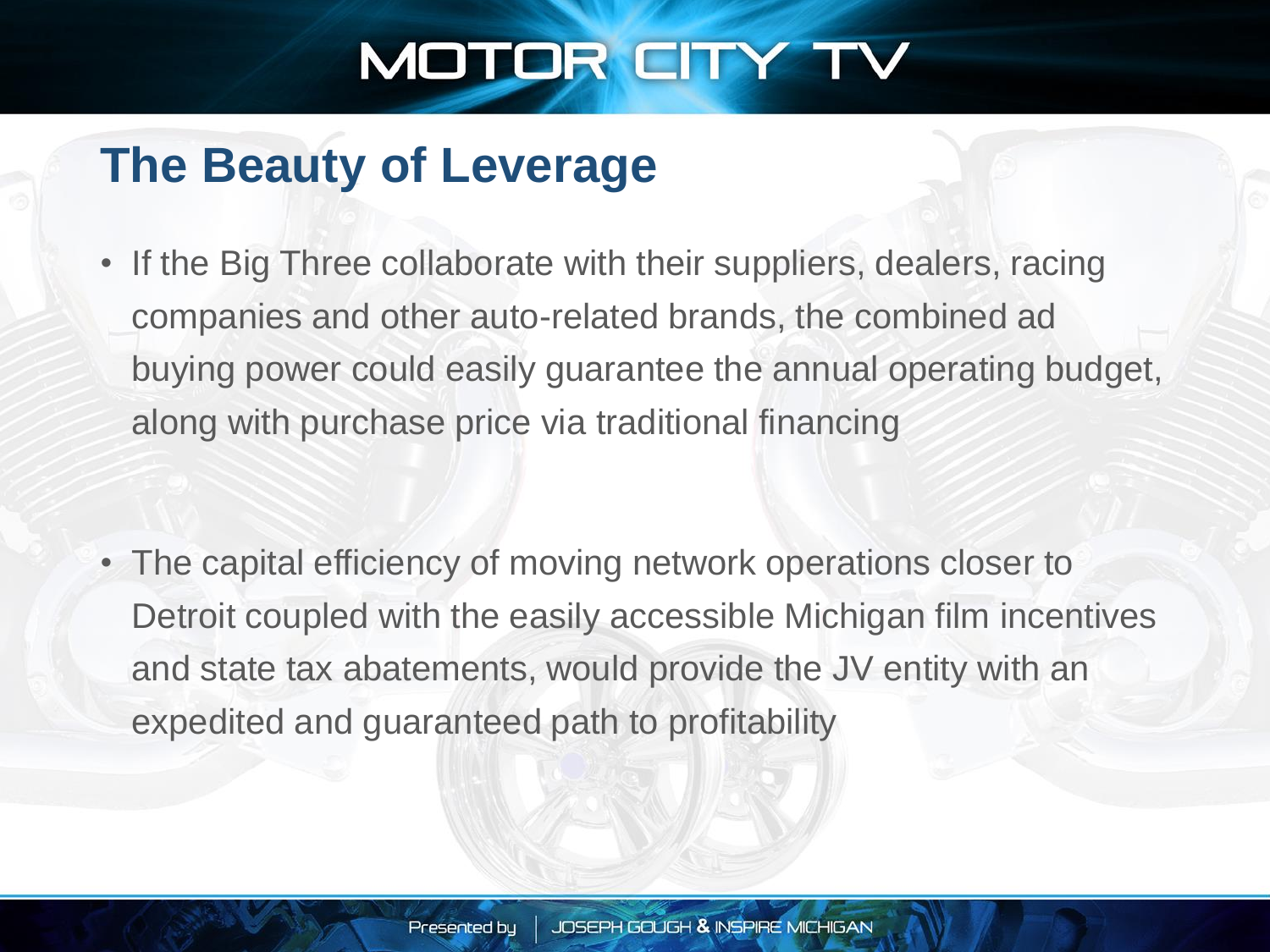#### **Southeast Michigan** *(Location Assets)*

- **Michigan International Speedway**
- Milan Dragway and Short Tracks
- Ford, GM, and Chrysler Test Tracks and Proving Grounds
- Big Three Tech Centers and Engineering
- Belle Isle, Grand Prix, Gold Cup, Air Races
- Automotive dealers, investors and suppliers
- Auto Baron Historical Landmarks
- Classic Car Collections- Dream Cruise
- Best in class car shooters and post production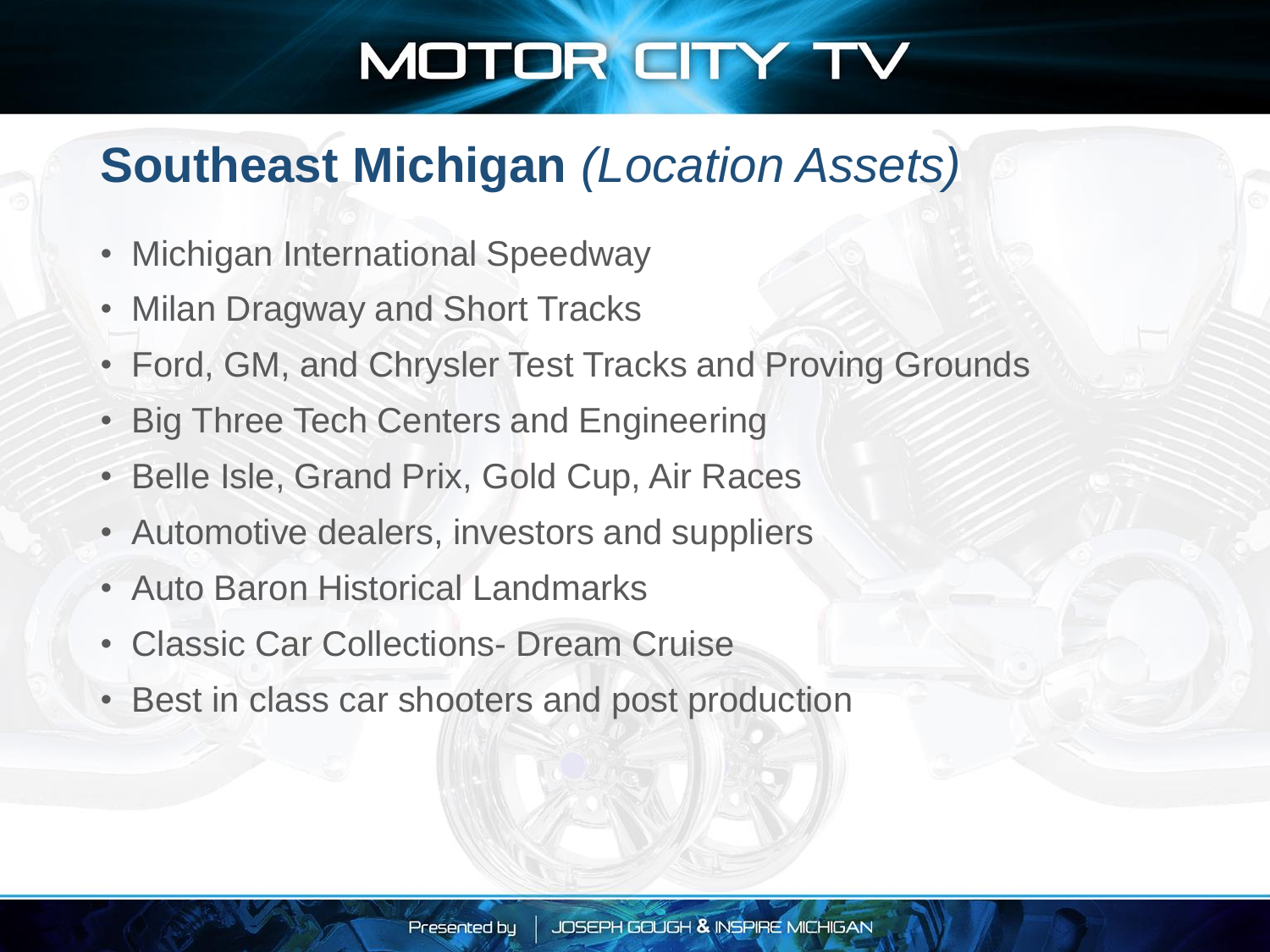#### **Production Assets= Capital Efficiency**

- Producers, Camera, and Talent that know VEHICLES
- Generous film incentive program for infrastructure
- Empty studios and low cost venue rates
- More qualified crew with lower labor costs
- Physical locations, industrial expertise, and subject matter content focused on the steel and wheels
- Racing legends: Penske & Roush & Kalitta… Even hydroplanes race in Detroit!
- Investors and Content producers who know the industry better than anyone in the world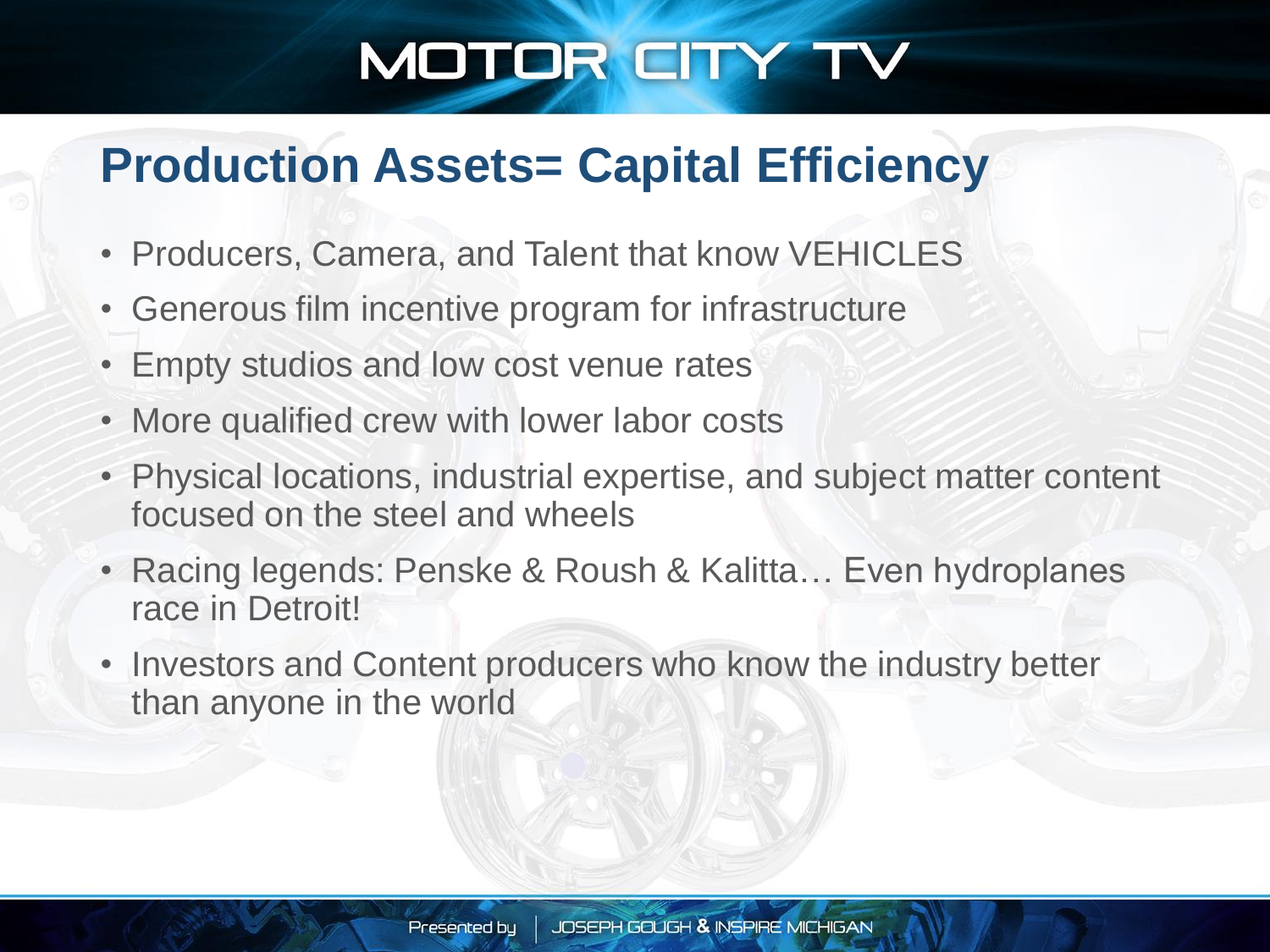#### **Perfect Storm for the City**

#### **GREAT INVESTMENT**

**HIGH PAYING JOBS**

**MOTORTV NETWORK IN DETROIT**

**POSITIVE NATIONAL EXPOSURE**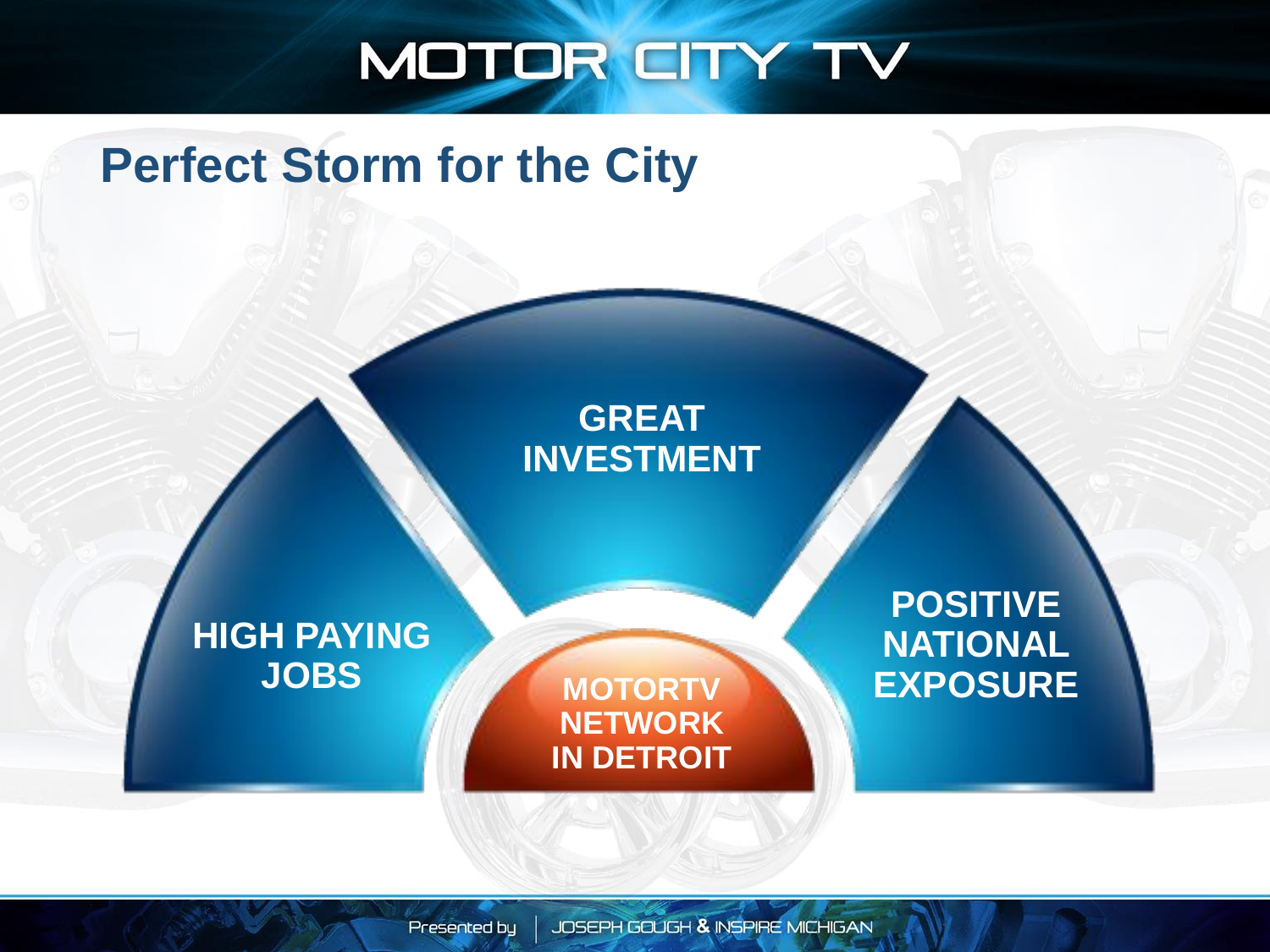#### **Inspire Michigan Summary**

By bringing a cable television network to Detroit the auto industry will be making a huge statement:

- 1. We believe in Detroit and we are committed to making this a vibrant world class city again
- 2. We want to create high paying diversified jobs in the City of Detroit and stop the creative brain drain
- 3. We want to drive economic development in the City
- 4. We want to own the highest profile media platform for vehicles and auto-related content
- 5. We want greater control over our media investments and branded entertainment productions